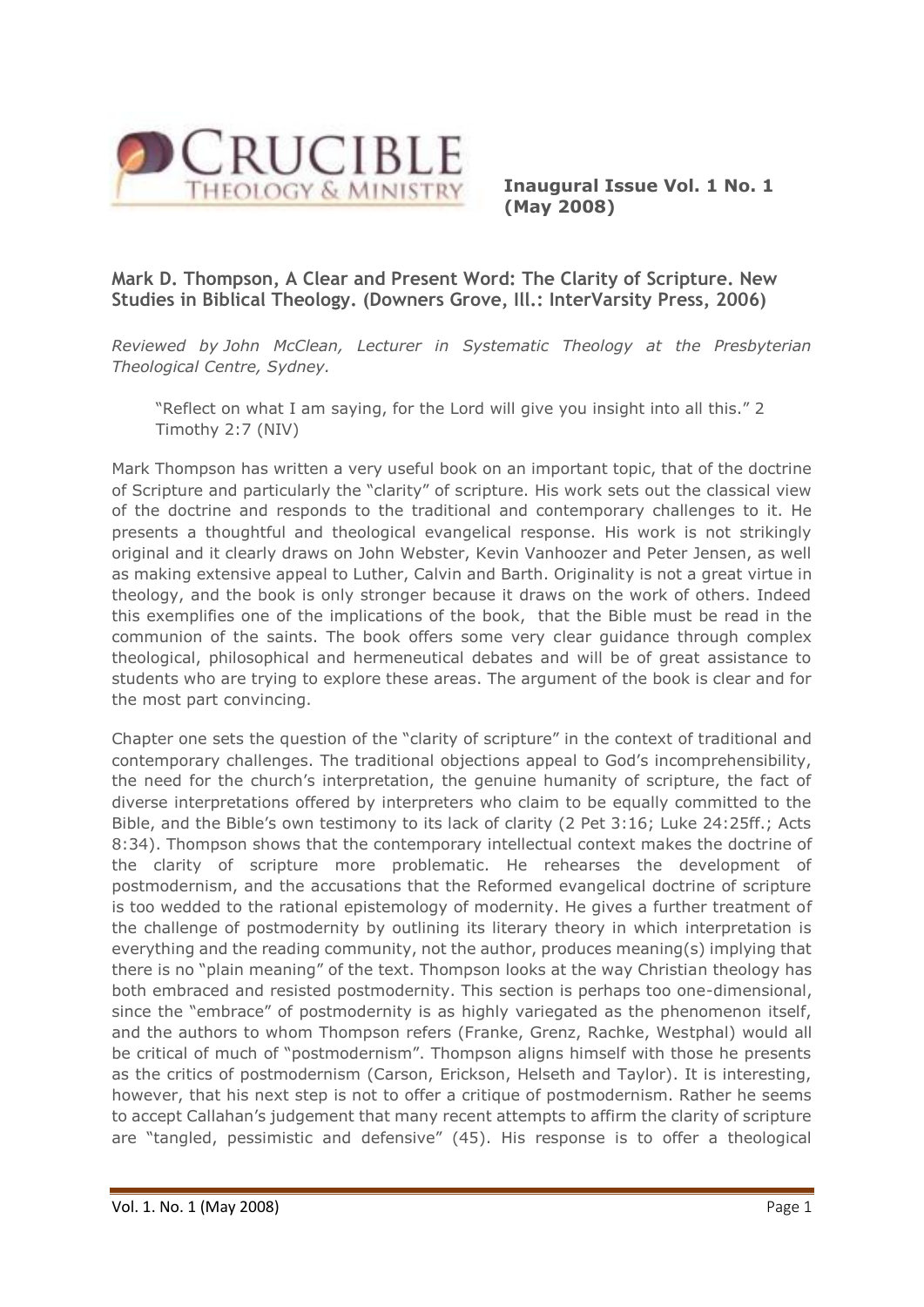exposition of the clarity of scripture. This is a move which seems to accept many of the concerns of postmodernity.

Having surveyed the challenges to the idea of the clarity of scripture Thompson suggests that it is a doctrine worthy of re-examination, since it is not simply a modern, or even Reformation, doctrine; and its demise seems to have led to a crippling lack of confidence in Christian theology and ethics.

Thompson's restatement of the doctrine begins with a brief (and admittedly incomplete) review of theological method. He makes three key claims: theology is at its most basic talk about God (49), and so is Trinitarian (50) and rests on "God's prior decision to be known" (51). From these flow an important implication "Christian theology can only claim truth and authority in so far as it conforms to God's self-revelation" (52). Finally he reminds us that theology is at the same time doxological and apologetic: it "takes place in the presence of God and in the eyes of the world" (53). The implication of this discussion is that the doctrine of scripture is not "prolegomena" for theology, rather "this doctrine says something about God" (54). This simple step is profoundly significant and is reminiscent of Barth's rejection of prolegomena. The commitment to locate the doctrine of scripture in a well rounded theological presentation of the work and character of God is a welcome development in evangelical thought. It can also be seen in two recent contributions to the doctrine of scripture, T. Work's monograph on the *Living and Active: Scripture in the Economy of Salvation* (Grand Rapids: Eerdmans, 2002) and the collection of essays edited by Paul Helm and Carl Trueman on the reliability of Scripture, *The Trustworthiness of God* (Grand Rapids: Eerdmans, 2002). Neither of these is referred to in *A Clear and Present Word*, but they would seem to be working in a similar direction, the second being closer to Thompson than the first.

Thompson then sets out an account of revelation as God's activity, an account that is the necessary context for thinking about the attributes of scripture. He follows Peter Jensen and develops the theme of "the God of the gospel" (see P. F. Jensen, *The Revelation of God*, Nottingham: IVP, 2002). The gospel makes it clear, writes Thompson, that "to understand the God of the gospel we must pay attention to Jesus Christ, who he is and what he has done" (55). Further, the gospel reveals that "God is sovereign and his purposes will be fulfilled" and that he acts freely with no external constraint. This freedom, Thompson shows, is expressed in the incarnation and so in redemptive love. The standard lines of a reformed understanding of the gospel are here apparent, with a stress on sovereignty of God in redemption. The presentation then turns to the nature of the gospel as a "message" and the related claim that God has "spoken" the gospel. Thompson endorses recent defences of the idea of God's speech (K. Vanhoozer, N. Wolterstorff, M. Horton, T. Ward). He reviews the biblical material and concludes that "the assumption that the living God speaks … is pervasive in both testaments" (63). He makes the connection that Horton also makes between speech and "relationships" (Horton's preferred term is "covenant"). The nature of divine speech in the economy of redemption is, claims Thompson, a reflection of the fact that words "are ingredients of the mutual self-giving of the divine persons" (64). Thompson does not refer here to an inner-Trinitarian covenant, but his exposition would certainly fit this. Perhaps his initial comments that "we cannot claim to know much about the eternal self-communication" of the Trinity stops him from formulating a specific claim about God's inner words.

Thompson further asserts that "there is no gap" between who God is and how he expresses himself toward us (64). This is a problematic element in his approach. It appears to be a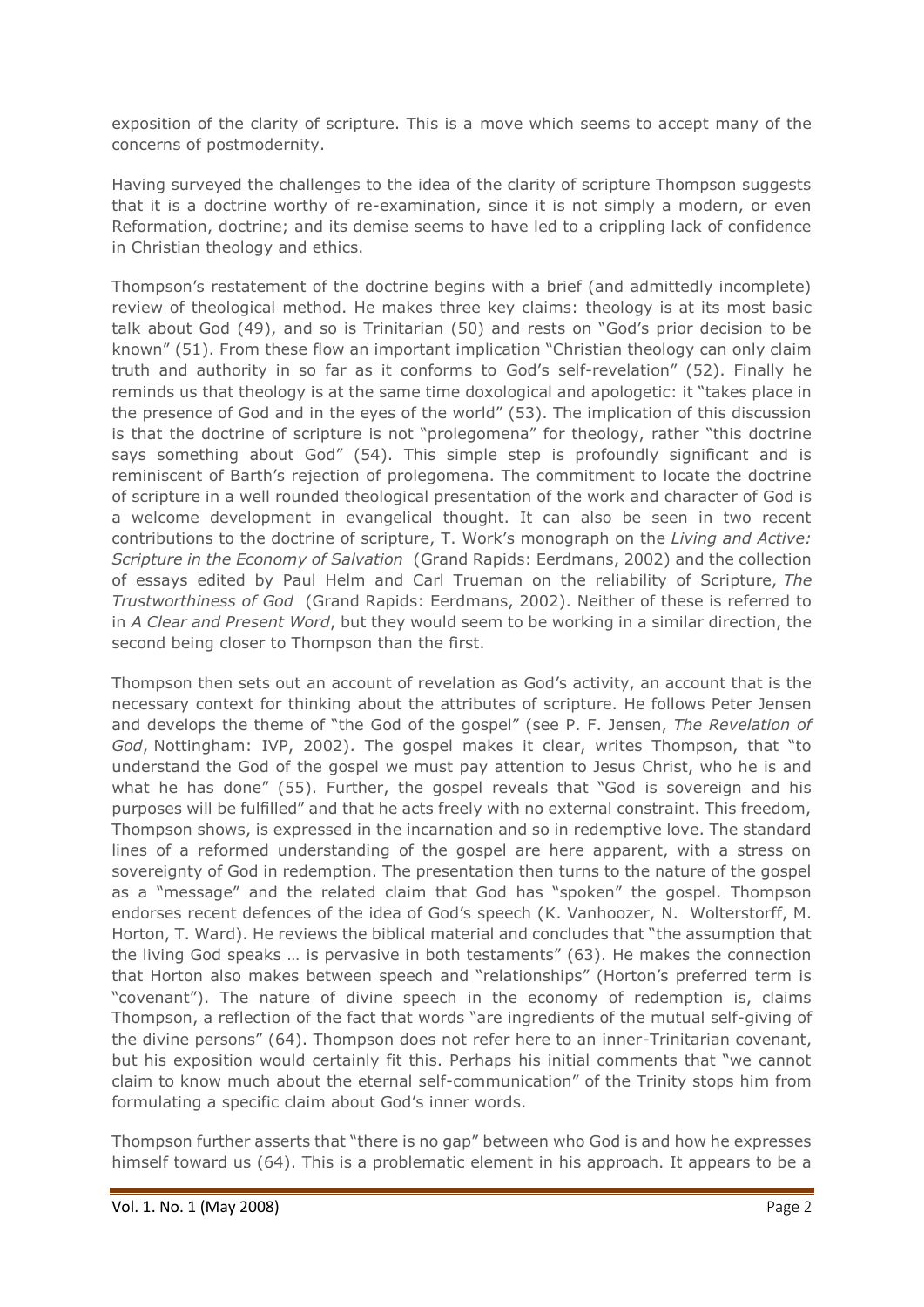claim for univocal revelation (a claim not unexpected from a work dedicated to D. B. Knox). Thompson's doctrine of revelation would be stronger if it included a recognition of the analogical element of revelation.**[\[1\]](http://www.ea.org.au/Crucible/Issues/Mark-Thompson--A-Clear-and-Present-Word#_ftn1)**(There is, in fact, a "gap" between the reality of God and his true revelation of himself, and we are not able to fully explicate the nature of the "gap" (since to do so would imply that it could be overcome entirely). Thompson warns against "overextending" both Luther's *theologia crucis* with its emphasis on*Deus absconditus* and Calvin's doctrine of accommodation. He rightly stresses that language is God's gift and that we should not overstate its fragility (69). Even accepting these warnings, it is still worth asking if the absence of an appreciation of the anaological nature of all language about God opens Thompson's position to the danger of an over-confidence and a tendency to explain what should reamain "mysterious" in revelation. To put this point in the context of previous debates, it seems that Thompson's position is likely to be closer to Gordon Clark than to that of Cornelius Van Til, when in the view of this reviewer Van Til's position is to be preffered.**[\[2\]](http://www.ea.org.au/Crucible/Issues/Mark-Thompson--A-Clear-and-Present-Word#_ftn2)** A recognition of the analogical nature of revelation would properly focus the doctrine of perspicuity on the covenantal purposes of scripture, which Thompson properly affirms (65).

Thompson also addresses the common refusal to strictly identify the words of scripture with revelation. He notes that even Webster, with whom he has much in common, rejects this identification (73). He reminds us that Karl Barth is a key contributor to this tendency, and he pays Barth's concerns appropriate regard. Barth sought to avoid bringing the knowledge of God into the realm of natural theology, a move which he feared would "violate the freedom and sovereignty of God" (74 quoting *CD*1/2, 522f). The claim that the words of scripture are immediately the word of God would, Barth felt, threaten the supremacy of Christ as the revelation of God. Thompson's response to these concerns are well made. He points out that words are involved in the revelation of the Word, that is Jesus was a prophet (though more than a prophet). Telford Work's exposition of the role of the scriptures in the life and mission of Christ would further strengthen Thompson's case. He also appeals to the earlier discussion of the place of human language to claim that Barth overplays the limitations of human language. As noted above a recognition of the analogical nature of knowledge of God would allow a great appreciation of this point in Barth's thought. It is, however, the case that Barth does place too much stress on the limitations of human language. Thompson asks, perceptively, why a text inspired, commissioned and authorised by God would threaten his sovereignty. He also points out that the exegetical and historical roots of Barth's doctrine of the three-fold form of the word of God are not secure (75-77).

Having argued that Barth's rejection of plenary inspiration is not compelling, Thompson comments that Barth reminds us that "the Spirit's involvement with the text is not complete once the Scriptures have been written" (77). So he gives illumination an important place in a doctrine of perspicuity. This claim is important in the light of assertions of the "death of the author". Human texts may be released by their authors onto a sea of interpretations, but the Bible as divine–human text travels with its divine author as the continually active pilot!

In the third chapter Thompson seeks to show that a doctrine of the clarity of scripture concords with the actual teaching of scripture. He disputes claims that the doctrine is imposed on rather than drawn from scripture. He examines Jesus' acceptance of the OT and argues that Jesus assumed that "when the words of Scripture are read or heard, they will be understood, at least well enough understood to warrant an acknowledgement that he is who he says he is and that his words are true (87). He finds a similar pattern in the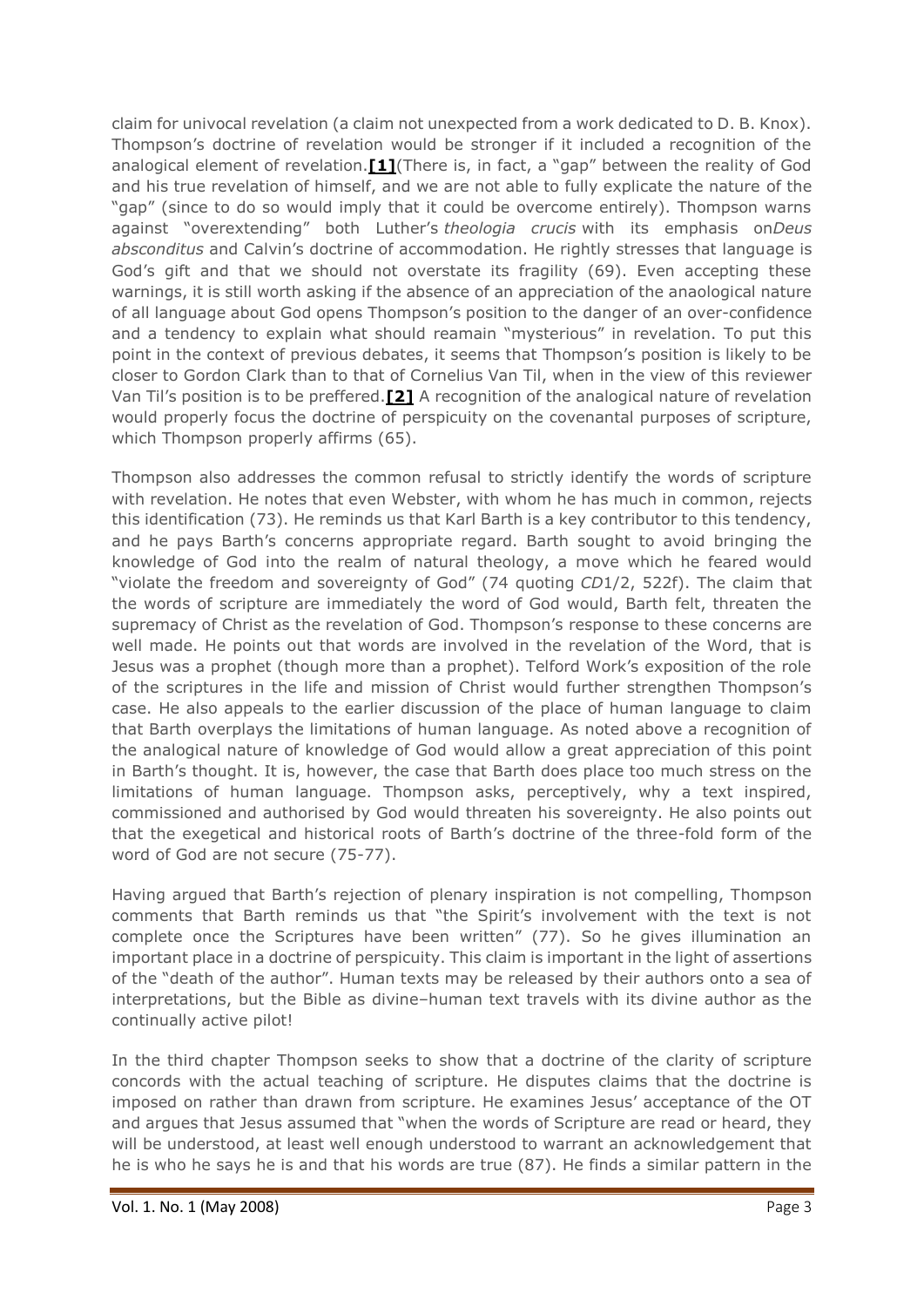apostles' treatment of the Old Testament (88-93). He then treats the classic texts which affirm the accessibility of the OT (Deut 30:9-14; Josh 1:8-9; Ps 119:105, 130; 2 Kngs 22:11ff.; Neh 8:1b-3, 7-8; Isa 55:10-11). On the Nehemiah reference Thompson, with many before him, points out that the clarity of the text does not remove the role of exposition, but that "exposition can proceed on the assumption that the text is clear" (100).

Thompson also deals with the parts of scripture which seem to be explicit counter-evidence for the clarity of scripture. Jesus' statement about the parables stopping understanding (Mark 10:4-12) is explained as a statement about "the condition of those who hear" (104). This seems a little too neat, in that Jesus does say that the form itself is part of the judgment on Israel. The Ethiopian eunuch of Acts 8 recognises that he needs someone to guide him. Thompson appropriately takes this as a demonstration that "even for the insider under the Old Covenant the gospel is necessary as the proper interpretive framework for understanding those [OT] promises" (106). The classic text on the clarity (or otherwise) of scripture is 2 Peter 3:14-16. Thompson points out that this claims that Paul's writings can be understood (so v. 15), but that they require effort at some points and can be misunderstood by the "ignorant and unstable". His conclusion from the survey of biblical material is that they do "not suggest uniform simplicity" for the Bible; "understanding is not always automatic or simple … God has placed both heights and depths in Scripture, given us passages so simple a child can understand them and others so intriguing they engage the ablest minds for years". Further "God has given us resources to help us as we read: his Spirit who has never abandoned his word, the fuller context of the Bible, and a fellowship of believers" (110).

The aspect of scriptural evidence with which the book does not deal is the implicit evidence against the doctrine of perspicuity. That is, how do we assess the parts of scripture which, as Peter observes, are hard to understand. This examination, if it had been done, could only have been suggestive. Thompson's thesis and the classic doctrine, do not require him to demonstrate that all parts of scripture are very clear, or equally clear, or even relatively clear. It would be impossible to determine how much of scripture should show an appropriate level of clarity, or what this level should be. However, an examination of some of the 'hard sayings' would be interesting from two perspectives. First it could help to show that Thompson's view of scripture concords with the features of the text of scripture. Second it would allow Thompson to show the reading practices which his construction of the doctrine suggests.

The fourth chapter takes up the questions of hermeneutics. Thompson gives a perceptive introduction to the "hermeneutical challenge" which has developed in Western thought since the 1980s. He finds the roots of this challenge in scepticism. He does not, however, dismiss the challenge as mere unbelief, rather he takes the challenge seriously and seeks to answer it. He briefly traces contemporary hermeneutics from roots in the Enlightenment to the postmodern view that readers are the "judges" of meaning. He highlights the tendency for modern and postmodern hermeneutics to "secularise and deabsolutise Scripture" (118, quoting Webster, 2005). In response he stresses that a theological account of Scripture will remind us that it cannot be read "like any other book". The implication of this is in the direction of recent attempts to offer a "theological interpretation" of the Bible (see the recently launched *Journal of Theological Interpretation*, as well as the *Dictionary for Theological Interpretation of the Bible,* ed. Kevin J. Vanhoozer (Grand Rapids: Baker Academic, 2005) and the new commentary series from Brazos Press.)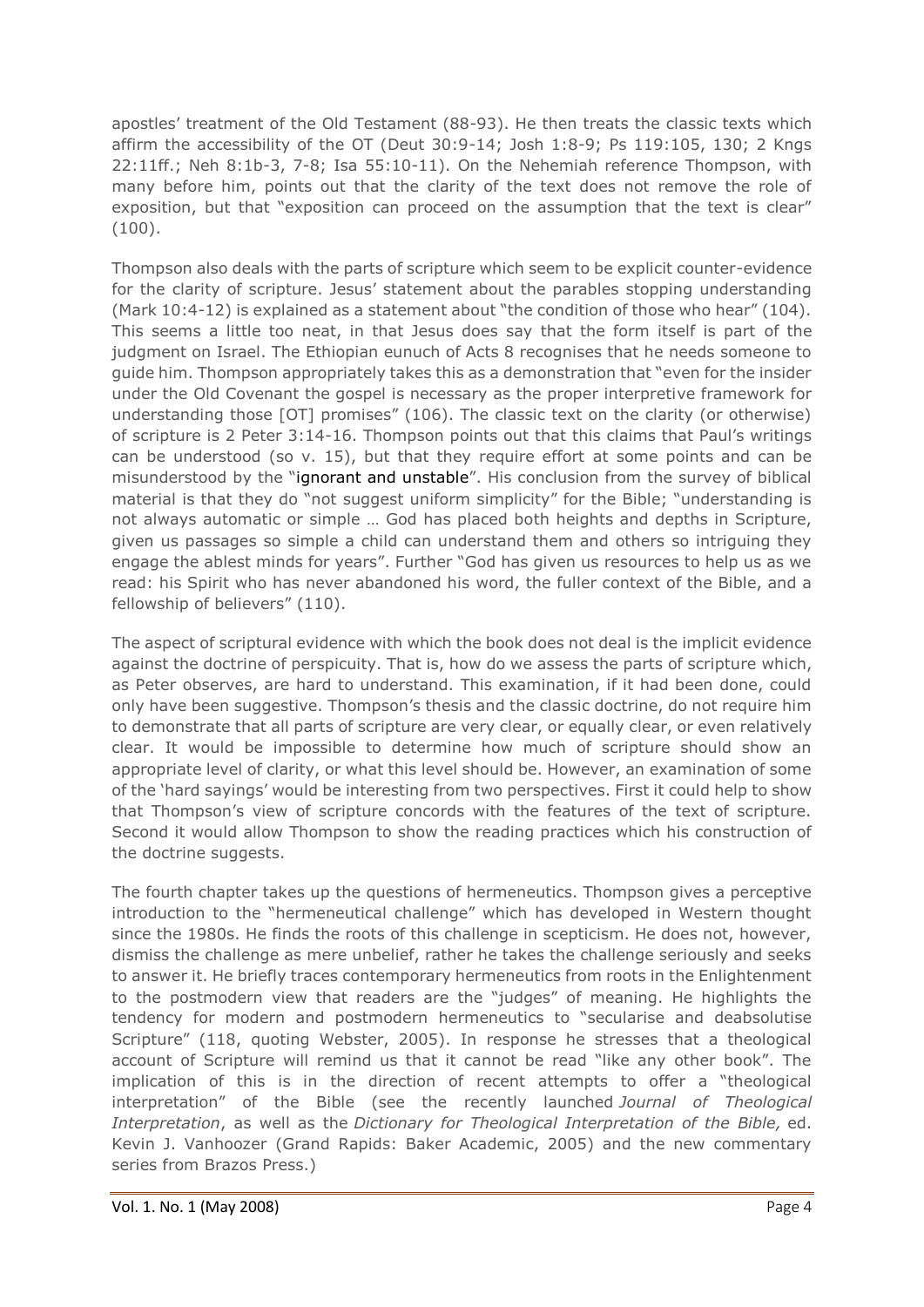Thompson offers five insights which can be gained from considering the hermeneutical challenge. The first of these is that the literary form of scripture is not a dispensable shell and the second is the related recognition that, while the words of scripture are referential, this "does not exhaust their function" (125). This marks a step away from D. B. Knox's claim that "all revelation is propositional revelation."**[\[3\]](http://www.ea.org.au/Crucible/Issues/Mark-Thompson--A-Clear-and-Present-Word#_ftn3)** Thompson explains that "paying attention to what is … being done by the words is just another facet of taking those words … seriously" (126). As a third insight he affirms that "reading takes place in a context" and so the goal of interpretation is not an abstract objectivity. The implication of this insight is not that all we can ever have are untestable subjective readings, for the theological account of Scripture with its divine author and his redemptive purposes are key to the context in which it is read. Thompson also deals with the "historical–critical" study of scripture which has dominated the academy for the last two centuries. He affirms that this has brought gains, but at considerable cost. Finally he accepts, to some extent, the "hermeneutic of suspicion" and agrees that the misuse of Scripture by the powerful "is not hypothetical" (130). These five affirmations are significant. It would be fascinating to see how Thompson would develop each and put them into practice.

After stating his acceptance of some of the insights of the hermeneutical challenge, Thompson offers a substantial "theological protest" against much modern hermeneutics. This protests rest on his theological account of scripture. From this he develops two main thoughts. First he insists that God remains the active author of scripture and so the Bible is not simply another text. Second he argues that the person who reads the Bible today shares an eschatological location in common with all previous readers. This response is a very appropriate one. It is, interestingly, not a foundationalist response. That is, Thompson does not attempt to argue that all language is meaningful and all authors "living and active", rather he argues that the Bible is *sui generis*. He notes that for Barth a general hermeneutic can only be developed from "learning to listen to the Bible" (119, n. 25.) Thus Thompson's work in fact has a great deal in common with post-foundationalist approaches.

The final chapter of the book summarises the conclusions and restates the doctrine of the clarity of Scripture for today. It opens with a fascinating account of the development of the doctrine through the interaction of Erasmus, Luther, Bellarmino, Whitaker and Turretin. This discussion is a model of historical theology in the service of constructive theology. It attends carefully to the context of each writer and outlines neatly the main points. Thompson reviews the arguments, many of which have already featured in the book, concluding that "the great classical treatments of this doctrine during the time of the Reformation are more robust and less naïve than is generally acknowledged" (157). He admits that in some nineteenth century approaches the clarity of scripture was treated incautiously. He mentions Hodge's emphasis on "the right of private judgement" as parallel with the individual rights in a democracy (158). Presumably Thompson would agree that the influence of modernity weighed too heavily on some of these statements, so that the clarity of scripture seemed to rest on the power of human reason. He insists that the classic statements include the ongoing work of the Spirit and the importance of reading "in and with the church".

The book concludes with the assertion that the perspicuity of scripture is "a doctrine for the times." Although Thompson seeks to present a position similar to that of Luther, Whitaker and Turretin, he recognises the need to do more than simply reprise these positions. He aims to articulate a contemporary statement of the doctrine (159-60). He asserts that the demise of biblical literacy in Western culture and even in the church demands a restatement of the doctrine, as does the questioning of the relevance of the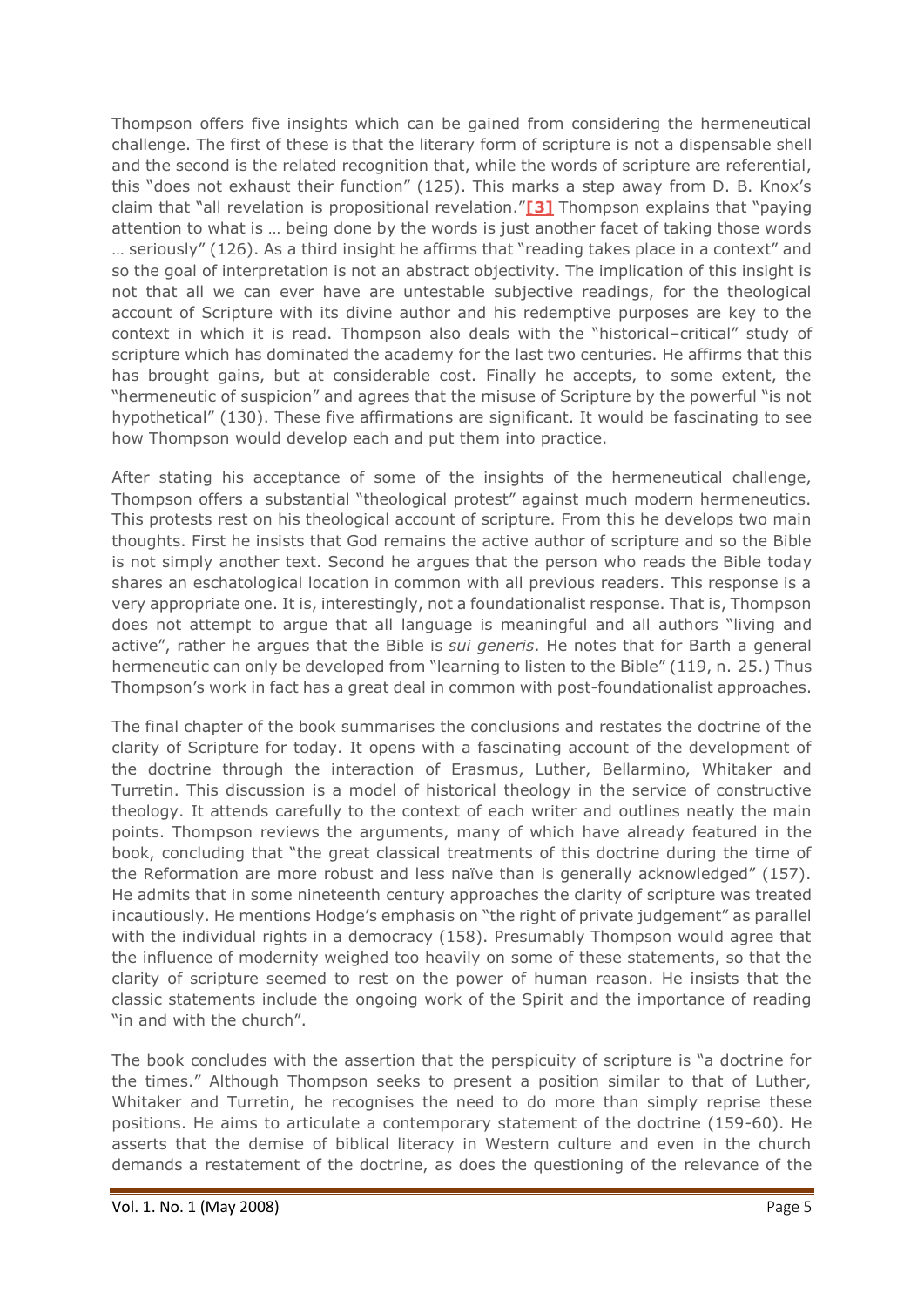Bible in Christian ethics and belief. He argues that, while acknowledging the complexity of issues, "our confidence in the goodness of God and his capacity to make his mind known to us without distortion should generate an expectation that the basic contours of a Christian response to even the most recent developments in thought and practice can be found in scripture" (162). He sets this claim in the context of a "spiritual struggle" that each of us has, for as sinners we resist the claims of God. He points out that the discussion of our view of Scripture can not be reduced to a theoretical one about the relative obscurity or referential capacity of texts. So Thompson repeats his basic claims that "the principal response to almost all the objections raised against the doctrine … is in fact located in the field of theology" (164). His assertion of the doctrine of the clarity of Scripture rests on "God's involvement with this text, not just at the point of composition but all the way through the activity of reading the Bible" (165). It also depends on the claim that human language is suitable for divine speech. It must recognise Jesus Christ as the centre of God's revelation and so read all Scripture in its relation to him. An account of the clarity of the Bible must recognise that difficulties and challenges in reading it come from a variety of sources — the complexity of God's purposes, our lack of familiarity with the text , its world and its message and the effects of sin. Finally he repeats his assertion of the need to read the Bible as part of the church community. He summarises the doctrinal assertion as follows: "the clarity of Scripture is that quality of the biblical text that, as God's communicative act, ensures its meaning is accessible to all who come to it in faith" (170).

This is a very useful introductory volume on an important contemporary question for evangelical theology. It is encouraging to see that a work with such an explicit interaction with traditional systematics has been published in the *New Series in Biblical Theology*. It is to be hoped that further works of this ilk will appear in the series. The book is well presented, though the lack of a subject index is disappointing. It probably will not win over postmoderns who are critical of a classic evangelical view of scripture, but that is not its aim. It will help those who share the classic view to appreciate it better and articulate it more clearly.

**[<sup>\[1\]</sup>](http://www.ea.org.au/Crucible/Issues/Mark-Thompson--A-Clear-and-Present-Word#_ftnref1)** On this see M. Horton, *Covenant and Eschatology* (Louisville: Westminster John Knox Press, 2003), 7-9 and 243-51.

**[<sup>\[2\]</sup>](http://www.ea.org.au/Crucible/Issues/Mark-Thompson--A-Clear-and-Present-Word#_ftnref2)** Van Til asserted that the radical distinction of creature and Creator means that all knowledge of God is analogical: "all human predication is analogical reinterpretation of God's preinterpretation"; C. Van Til *An Introduction to Systematic Theology* (Philipsburg: Presbyterian & Reformed, 1978), 171. Clark accused Van Til of holding a position in which no knowledge is possible: "if no proposition means to man what it means to God … it follows by rigorous necessity that man can have no truth at all"; G. H. Clark, "Apologetics" in *Contemporary Evangelical Thought*, ed. C. F .H. Henry (New York: Harper, 1957), 159. Van Til argued that Clark's view requires that real knowledge must be exhaustive so that "he must know everything or he knows nothing", *Introduction*, 171. On Clark see G. B. Weaver, "Gordon Clark: Christians Apologist" in *The Philosophy of Gordon H. Clark,ed.* R. Nash (Philadelphia: Presbyterian & Reformed, 1968), 298.

**[<sup>\[3\]</sup>](http://www.ea.org.au/Crucible/Issues/Mark-Thompson--A-Clear-and-Present-Word#_ftnref3)** D. B. Knox, "Propositional Revelation, the Only Revelation" in *Selected Works Volume I - The Doctrine of God*, ed. T. Payne (Kingsford, N.S.W.: Matthias Media, 2000).